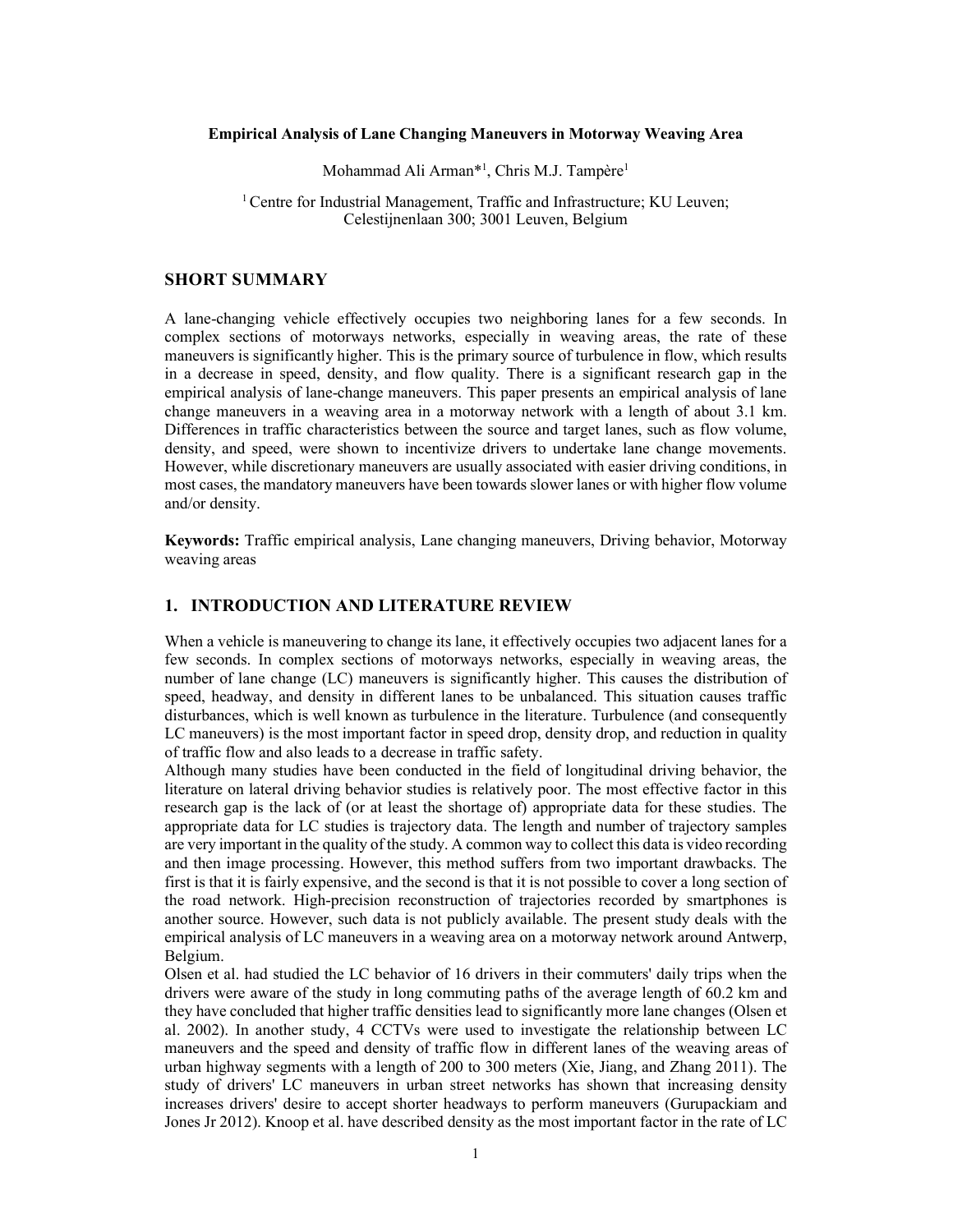maneuver and have stated that an increase in density at both the source and target lanes is associated with an increase in the rate of LC maneuvers (Knoop et al. 2012).. Using a stochastic approach in analyzing NGSIM data revealed that speed and spacing are effective factors in drivers' LC maneuvers (Lee, Park, and Yeo 2013). An empirical study of LC maneuvers in a weaving section with a length of 535 meters in Switzerland has shown that 80% of the weaving lane changes and 30% of the non-weaving lane changes are performed in the first 100 meters of the weaving section. The analysis has led the authors to conclude that if the drivers can be persuaded to use the entire length of the section for weaving LC maneuvers, the performance and practical capacity of the section will be improved (He and Menendez 2016). Yang et al. separated the LC and overtaking maneuvers and concluded that as the density increases, the rates of both maneuvers increase. In addition, they have found that in denser traffic flows, drivers more sharply accelerate to perform both types of maneuvers (Yang et al. 2018).. A study comparing the practical capacity of the weaving sections based on the empirical data of lane-change maneuvers and comparing it with the formula of the Highway Capacity Manual has confirmed that the rate of LC maneuvers is directly increased with the increases of the density in the weaving section. This study has concluded that increasing 150 to 600 meters in the length of weaving sections can only reduce the density of the section by about 6% (Ahmed et al. 2019). In a study that examined the duration of LC maneuvers, it was claimed that this time had a significant inverse relationship with vehicle speed and acceleration, whereas the relative speed and relative acceleration of the vehicle with its leader had no significant relationship with the LC maneuver time (Yuan, Li, and Bao 2020). In addition, analyzes based on the behavior of LC maneuvers in driving simulators have been performed, which are beyond the scope of this study (Ali, Zheng, and Haque 2018; Yuan et al. 2019).

While all the existing empirical studies have explored the LC maneuvers in small road segments, this paper presents the empirical analysis of the LC behavior affected by the traffic conditions of the source and target lanes in a long road segment of approximately 3.1 km. The most important contribution of this paper can be summarized in two points. First, we provide the correlation between the traffic variables and the decision to perform mandatory and discretionary LC maneuvers that can be used to estimate LC decision models. And the second could be the calibration of LC behavior in traffic microsimulations. This paper shows that, contrary to popular belief, all discretionary LC maneuvers are not oriented to easier driving. Rather, some of them are anticipating behavior, and although they immediately lead the driver in a lane of lower speed (higher density and/or volume), they prevent the driver from getting tacked in a queue downstream.

# **2. DATA COLLECTION**

The test site of this paper consists of a weaving area in the inner motorway ring R1 near Antwerp, Belgium. The data was collected through passive observation of existing users of the Touring Mobilis and Flitsmeister smartphone apps of commercial traffic service provider Be-Mobile available for iOS and Android operating systems. This weaving area is a part of a bigger highway network. A geofence was defined around the weaving section. Upon entry of the geofence, trajectory data is recorded at 1 Hz frequency of each vehicle in which a user has this smartphone app installed. Because the drivers are completely anonymous and uninformed (other than their general consent, upon installation of the app, to collect and exchange anonymized data), there are no driving instructions. As a result, drivers are unaffected by passive surveillance and decide independently on their driving lanes and maneuvers such as lane change and overtaking. The collected trajectories are then reconstructed based on a high-precision data-fusion-based method that reduces the lateral error to less than the width of a standard lane in highway networks (Arman and Tampère 2021). The weaving area in highway network around Antwerp as well as an abstract sketch of it, is shown in Fig. 1.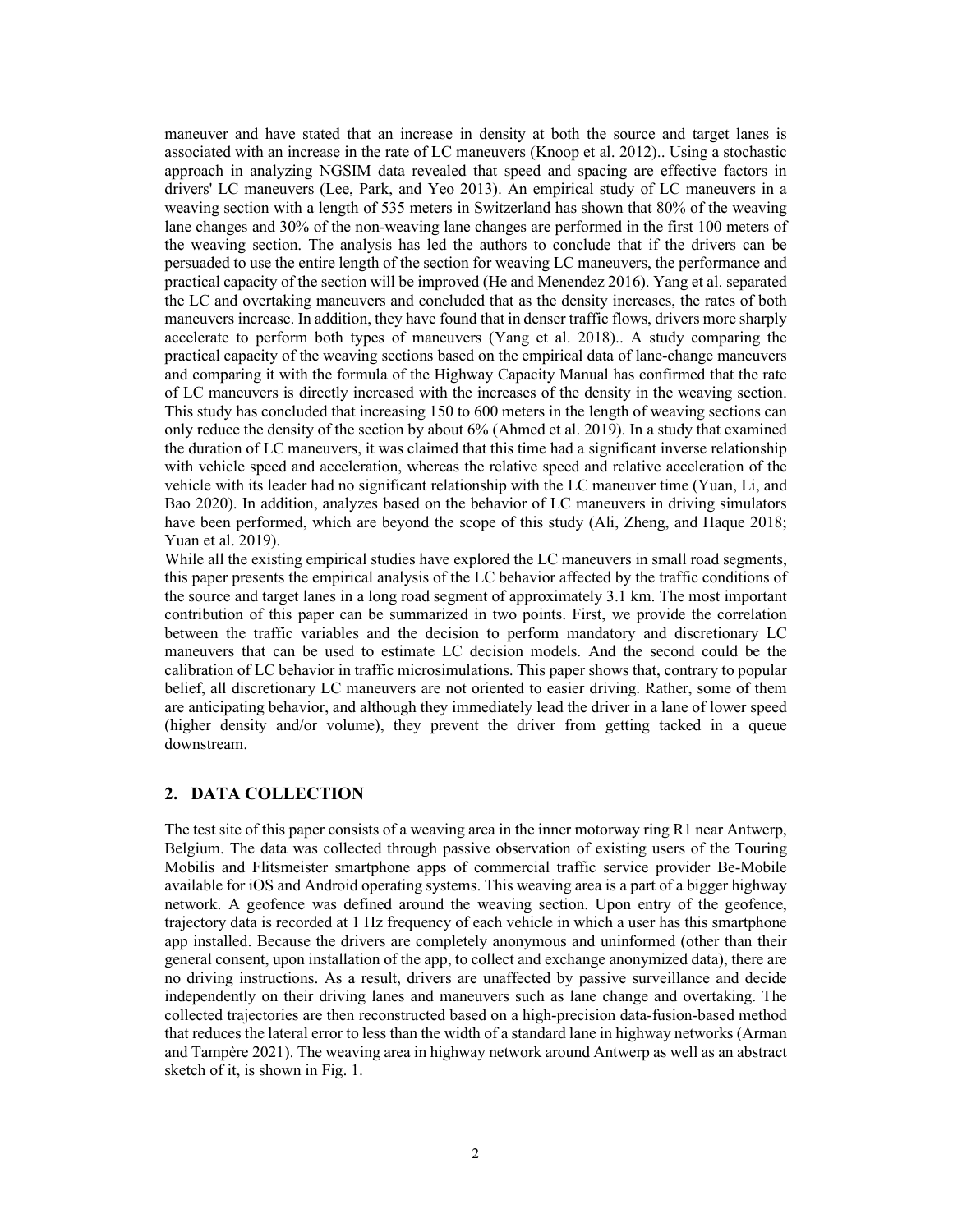

**Fig. 1. A) abstract sketch of the weaving area (total length of 3.1 Km), the blue rectangles representing the loop detectors, flow direction is from right to left. B) Location of the weaving area in the highway network around Antwerp**

### **3. DATA ANALYSIS AND RESULTS**

For the analyzes presented in this paper, a total of 7033 trajectories (almost 1% of total daily flow) collected during 6 working days in September and December 2019 have been used. In order to provide a comparison of the lane change behavior in different traffic conditions (speed, flow, density and etc.), all-day data is utilized. Considering the volume of incoming and outgoing traffic from each of the origins and destinations in Fig. 1 to/from the weaving area and the number of trajectories that have traveled between each OD pair, the generalized OD matrix has been computed by the Furness method. The generalized OD matrix, and the generalization factors, are presented in in Table 1. The table represents the average and in parentheses standard deviation of the six days. Due to the very large generalization factor obtained for the trajectories of the origin and destination 3 (which means their sample size is very small), these trajectories have been excluded from the continuation of this study.

|            | Generalized Daily OD Matrix |                 | <b>Generalization Factors</b> |             |                 |         |
|------------|-----------------------------|-----------------|-------------------------------|-------------|-----------------|---------|
|            | Kennedy                     | <b>Brussels</b> | Berchem                       | Kennedy     | <b>Brussels</b> | Berchem |
|            | Tunnel (D1)                 | (D2)            | (D3)                          | Tunnel (D1) | (D2)            | (D3)    |
| R1 North   | 22118                       | 39118           | 7655                          | 61.1        | 79.7            | 332.2   |
| (O1)       | (3774.5)                    | (9709.4)        | (1290.0)                      | (10.4)      | (19.8)          | (43.0)  |
| E313       | 24330                       | 16483           | 5654                          | 151.2       | 138.5           | 942.4   |
| (O2)       | (1038.6)                    | (3462.3)        | (1502.8)                      | (9.2)       | (39.3)          | (250.5) |
| Borgerhout | 5495                        | 8564            | 1700                          | 1831.6      | 1229.8          | 1273.9  |
| (O3)       | (2495.6)                    | (2540.4)        | (2561.6)                      | (831.9)     | (508.1)         | (640.4) |

| Table 1. Daily traffic flow and percentage of trajectories based on the origin and |                             |  |
|------------------------------------------------------------------------------------|-----------------------------|--|
|                                                                                    | destination in weaving area |  |

A total of 34,368 lane changes were identified in the road segment shown in Figure 1, which is equivalent to  $1.58$  (StDev = 0.57) LCM/vehicle/km. In a similar study in China, this number was calculated to be 1.04 on a straight section of road without any on/off-ramps (Guo, Wu, and Zhu 2018). Also, according to the data presented in two separate studies in two weaving areas in California and Baltimore, this number is 0.89 and 1.97, respectively (Bham 2006; Goswami and Bham 2006).

The identified lane change maneuvers are categorized into mandatory and discretionary maneuvers. In this paper, all the maneuvers which have been done by a vehicle after leaving an on-ramp that merges the vehicle in the mainstream traffic flow and all the maneuvers which have been done by a vehicle before diverging toward an off-ramp from the mainstream traffic flow are considered as mandatory lane changes. Overall, 21.36% of all observed lane changes were mandatory. Considering Fig. 1 and Table 1, it can be realized that most of the mandatory maneuvers are due to joining from the E313 on-ramp to the mainstream or diverging from the mainstream toward Brussels. Let's call the drivers who do these maneuvers a weaver driver (WD). In total, 57.43% of the total trajectory samples are WDs. However, they are responsible for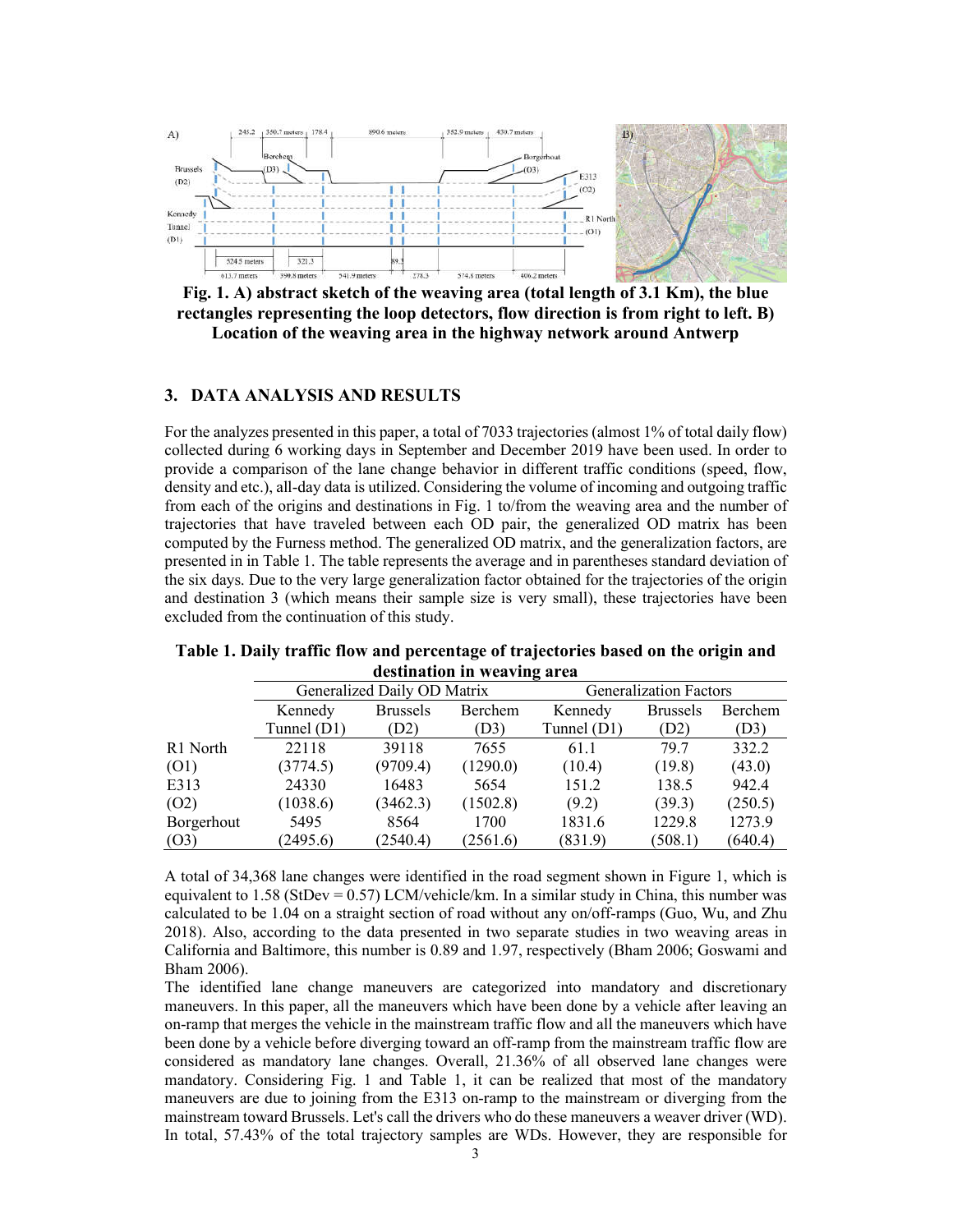72.15% of all lane changes in the study area. Consequently, the average lane changes in the study are 2.05 LCM/vehicle/km and 1.07 LCM/vehicle/km for WDs and non-WDs, respectively. These numbers indicate how much it would be possible to improve the practical capacity of the weaving area if it becomes possible to manage weaver drivers' LC maneuvers using intelligent transportation systems (ITS). Fig. 2 shows the scattering of these two types of lane changes as well as all the LCMs of WDs. The figure represents the generalized maneuvers.



**Fig. 2. Scattering of discretionary and mandatory lane changes maneuvers as well as all lane changes of the weaver drivers**

While discretionary maneuvers are scattered throughout the study area (part B), the mandatory maneuvers are concentrated after on-ramps and before off-ramps (part A). Comparing panels, A and D reveals that the drivers who had weaving behavior from origin 2 to destination 1 mainly performed their merging maneuvers a few hundred meters after the point of connection of the onramp to the mainstream. The average distance between the mandatory merging to the mainstream is 359 meters, and the farthest and closest observed distances for this maneuver are 1615 and 27 meters, respectively. On the other hand, comparing panels, A and C shows that the drivers who had weaving behavior from origin 1 to destination 2 mainly had a non-mandatory maneuver before the connection ramp of origin 2. It seems this maneuver is toward the left, and the reason can be considered to prevent encountering weaving vehicles that come from the origin 2 to the mainstream. The mean, the maximum, and minimum distances for diverging from the mainstream are 482, 1541, and 35 meters, respectively. Regarding the mandatory maneuvers, it is noteworthy that there are two groups of late weavers and early weavers of drivers. This can be related to some drivers' characteristics such as risk-taking or risk-aversing or their familiarity with the road network.

If the lane-changing maneuver is not performed for a mandatory reason, the most common reason is to overtake. In this case, the driver's target lane is expected to be faster, with less traffic flow volume and density than the source lane. In addition to overtaking, a driver (usually of passenger cars) may feel uncomfortable (or unsafe) moving between trucks and prefer to drive on lanes with a more homogeneous flow concerning the length of his/her car. The driver may also change lanes because s/he expects to get stuck in a queue that built up downstream of this lane. In this case, the driver may perform an anticipating lane changing intended to future easier driving. At the same time, it may put the driver in a lane with lower speed and higher flow and density in the short term after the maneuver.

To analyze whether such expectations on driving behavior are justified, the changes of four traffic variables in the target lane compared to the source lane along with the change in vehicles' acceleration are examined in the following. These four variables are the volume of traffic flow, density, speed, and standard deviation of vehicles' length (homogeneity), respectively.

Fig. 3 and Table 2 show the changes in the volume of traffic flow in the target lane compared to the source lane for mandatory and discretionary maneuvers. As expected, most vehicles that underwent mandatory maneuvers (62.4%) entered the lane with higher traffic flow volume. In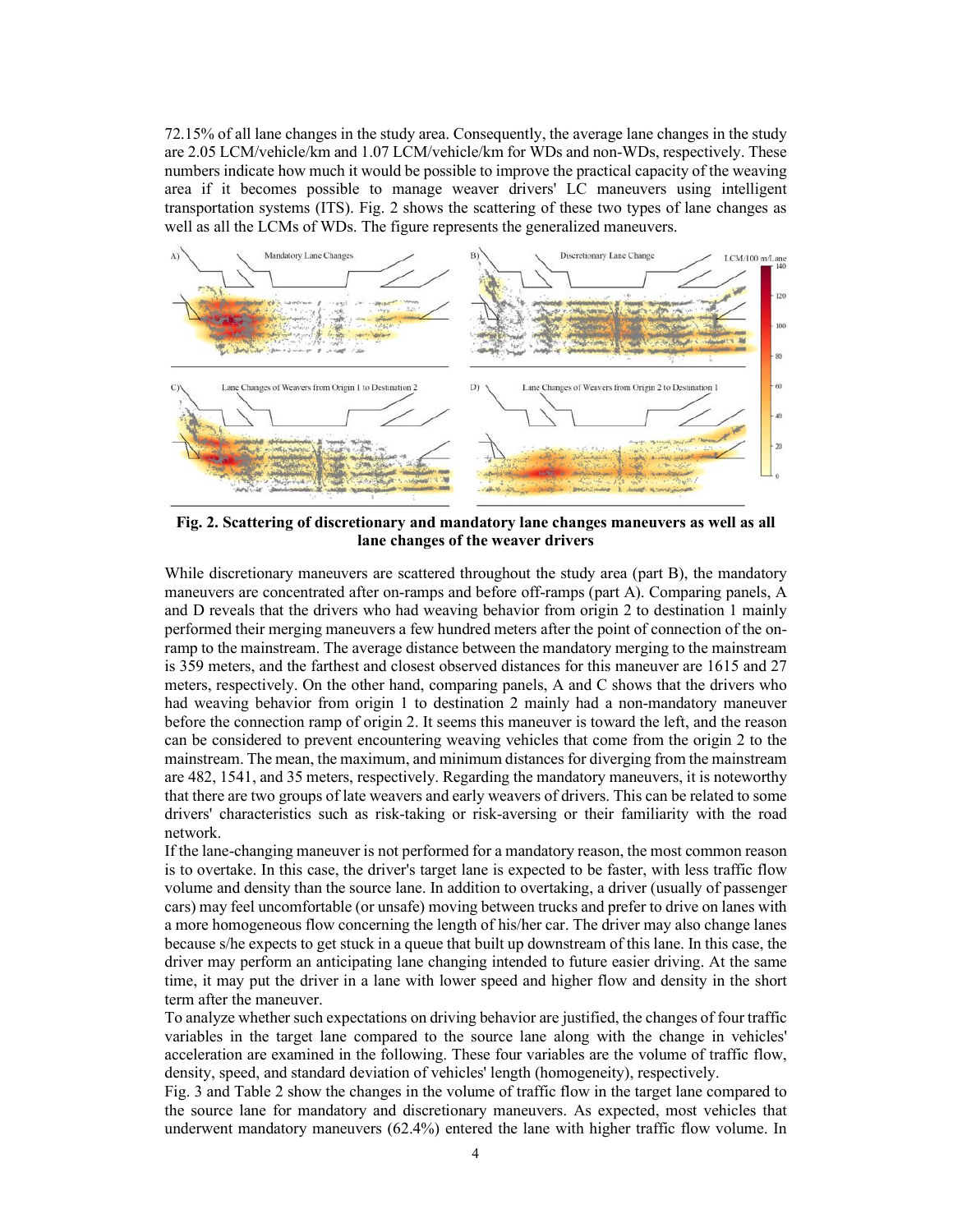comparison, this percentage is only 25.3 for vehicles that have undergone discretionary maneuvering.



**Fig. 3. Histogram of difference in traffic flow volume between source and target lanes**

|  |  |  |  |  |  | Table 2. Difference in traffic flow volume between source and target lanes |
|--|--|--|--|--|--|----------------------------------------------------------------------------|
|--|--|--|--|--|--|----------------------------------------------------------------------------|

|                    | Mean      | Standard deviation | Minimum | Maximum |
|--------------------|-----------|--------------------|---------|---------|
| Discretionary LCMs | $-315.72$ | 495.68             | $-2360$ | 1720.0  |
| Mandatory LCMs     | 131.14    | 490.14             | -1585   | 1775    |

Another important point about the relationship between traffic flow volume and LC maneuvers is the direct relationship between these two (Pearson correlation  $= 0.77$ ). Fig. 4 shows the number of LC maneuvers per hour in 6 days of study along with the hourly volume of traffic flow. The blue graph on the right-hand side shows the number of maneuvers in each hour divided by the volume traffic flow of that hour. It can be seen that the increase in traffic volume has always been accompanied by an increase in the number of LC maneuvers (according to the blue graph, each vehicle has performed more LC maneuvers). And the pattern of changes in the number of LC maneuvers per hour during the morning and evening peaks is significantly similar to the pattern of changes in the volume of traffic flow during these hours. A second-order polynomial relationship holds between hourly flow and hourly number of LCMs.



**Fig. 4. Hourly pattern of number of LCMs, traffic flow volume and LCM/Veh/Hour**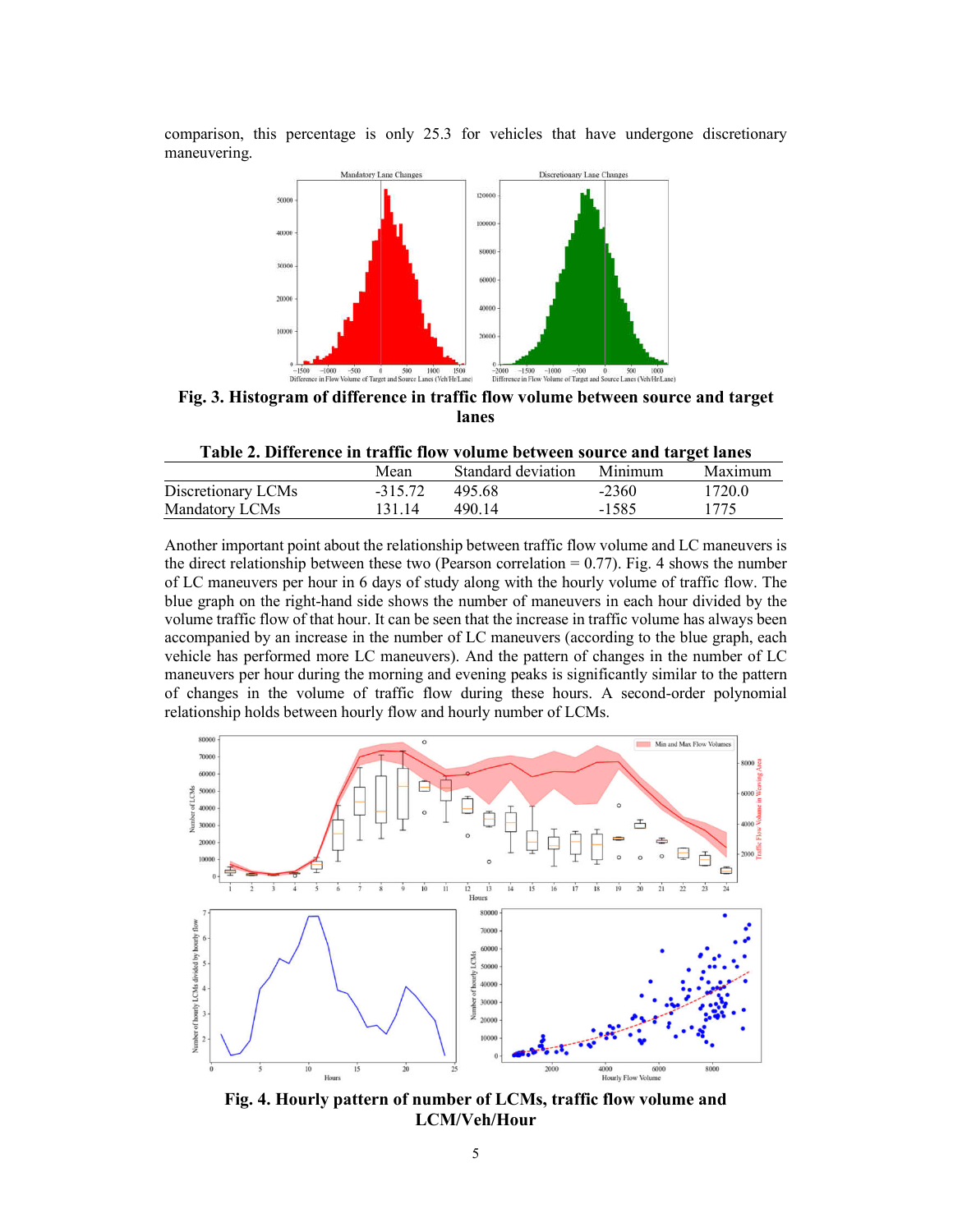Fig. 5 and Table 3 show the density changes in the target lane relative to the source lane separated for mandatory and discretionary maneuvers. The same pattern can be seen here, and on average, vehicles that have performed a mandatory maneuver have gone to lanes with higher density compared the source lane. In total, 57.4% of the total of these LC maneuvers has targeted the lane with a higher density than the source lane. In contrast, for those vehicles that have performed a discretionary maneuver only 23.3% have switched to a denser lane.



**Fig. 5. Histogram of difference in density between source and target lanes**

| Table 3. Difference in density between source and target lanes |         |                            |        |         |  |
|----------------------------------------------------------------|---------|----------------------------|--------|---------|--|
|                                                                | Mean    | Standard deviation Minimum |        | Maximum |  |
| Discretionary LCMs                                             | $-5.38$ | 8.67                       | $-492$ | 26.9    |  |
| Mandatory LCMs                                                 | 123     | 7 76                       | $-371$ | 36.1    |  |

The histogram and statistics of the speed changes in the target lane relative to the source lane, separated for mandatory and discretionary movements, is shown in Fig. 6 and Table 4. The analysis of the change in speed from the source lane toward the target lane also confirms the analysis of the previous two variables. Almost 70.8% of discretionary maneuvers were accompanied by speed gain. On the other hand, in the case of mandatory maneuvers, only 32.1% of these maneuvers involved joining a faster lane than the source lane.



**Fig. 6. Histogram of difference in speed between source and target lanes**

| Table 4. Difference in speed between source and target lanes |         |                            |         |         |  |  |
|--------------------------------------------------------------|---------|----------------------------|---------|---------|--|--|
|                                                              | Mean    | Standard deviation Minimum |         | Maximum |  |  |
| Discretionary LCMs                                           | 7.48    | 13.47                      | $-44.1$ | 64.8    |  |  |
| Mandatory LCMs                                               | $-5.21$ | 11.53                      | $-45.5$ | 377     |  |  |

**Table 4. Difference in speed between source and target lanes**

The histogram of changes of homogeneity in the length of vehicles in LC maneuvers from the source lane to the target lane and the statistics of these maneuvers are presented in Fig. 7 and Table 5. In the case of mandatory maneuvers, vehicles must first enter the shoulder lane after leaving the auxiliary lane. In the study network of this paper, this lane is mainly occupied by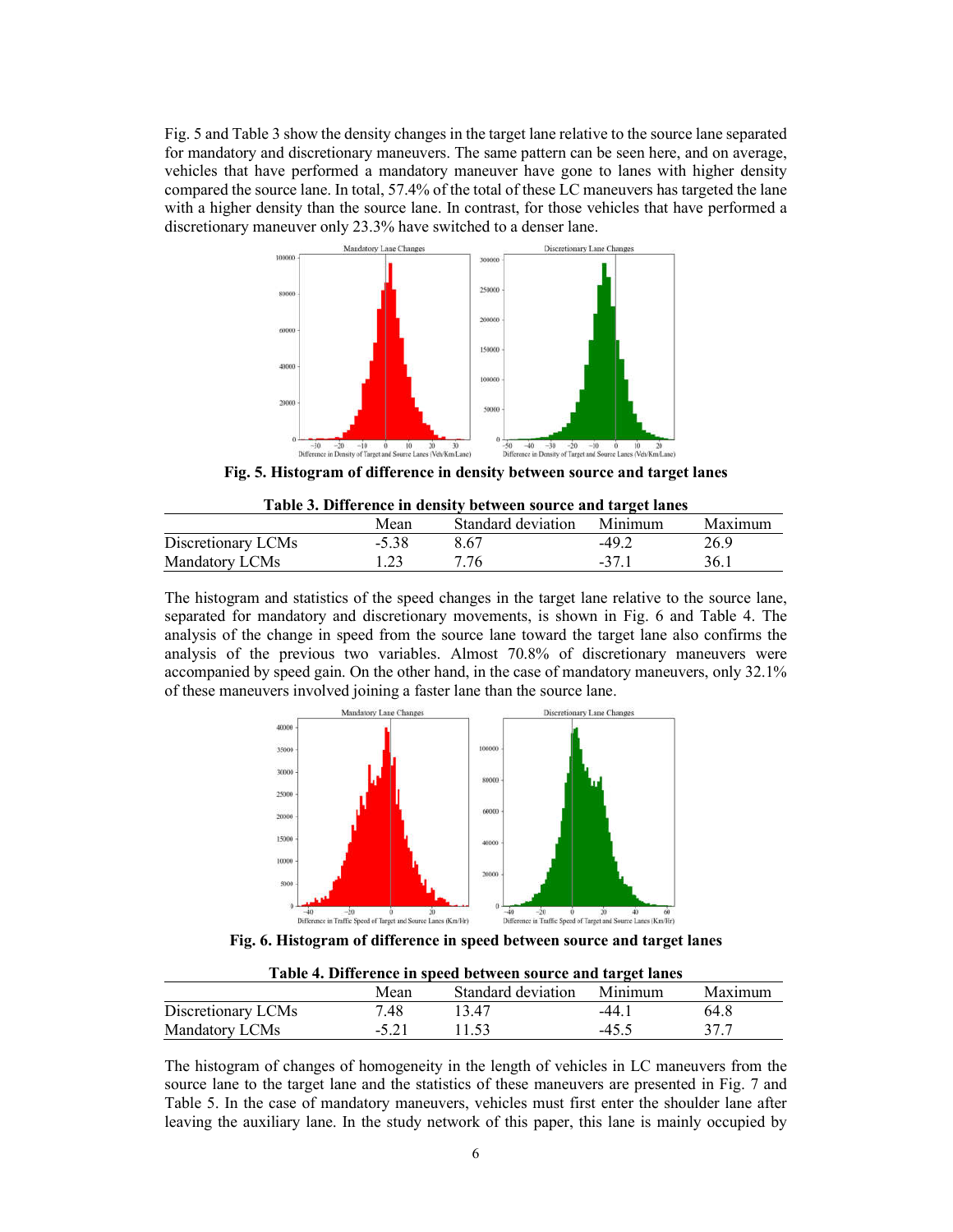trucks. Therefore, due to the weaving maneuvers of other vehicles, this lane is usually the most heterogenous lane. Accordingly, for mandatory maneuvers, lane changes are mostly targeted to heterogeneous lanes. This phenomenon has been observed for approximately 63.2% of these maneuvers. In contrast, Figure 6 for discretionary maneuvers (green graph) is more centered around zero, and only 40.0% of vehicles that have performed this maneuver have gone to a more heterogeneous lane.



**Fig. 7. Histogram of difference in standard deviation of vehicles' length between source and target lanes**

**Table 5. Difference in standard deviation of vehicles' length between source and target lanes**

|                    | Mean | Standard deviation | Minimum | Maximum |
|--------------------|------|--------------------|---------|---------|
| Discretionary LCMs | -110 | 2.79               | $-8.51$ | 6.82    |
| Mandatory LCMs     | ).63 | 2.45               |         | 7.86    |

The histogram of the acceleration that the vehicles have adopted to perform their LC maneuvers, along with the statistics of this variable, is shown in Fig. 8 and Table 6. Although it may be expected that lane changing toward a slower lane or diverging from the traffic mainstream toward on-ramps will always be associated with deceleration, we find that even in cases where the vehicle has shifted to a slower lane, it still may accelerate in some cases (17% of mandatory maneuvers to slower lanes and 35.5% of discretionary maneuvers to slower lanes). In total, approximately 94% of discretionary maneuvers and almost 44.4% of mandatory maneuvers were accompanied by acceleration.



**Fig. 8. Histogram of acceleration and deceleration during lane changing maneuvers**

| Table 6. Acceleration and deceleration during lane changing maneuvers |  |
|-----------------------------------------------------------------------|--|
|-----------------------------------------------------------------------|--|

|                    | Mean    | Standard deviation | Minimum | Maximum |
|--------------------|---------|--------------------|---------|---------|
| Discretionary LCMs |         | 1.90               | $-2.77$ | 4.89    |
| Mandatory LCMs     | $-0.04$ | 197                | $-3.27$ | 3.52    |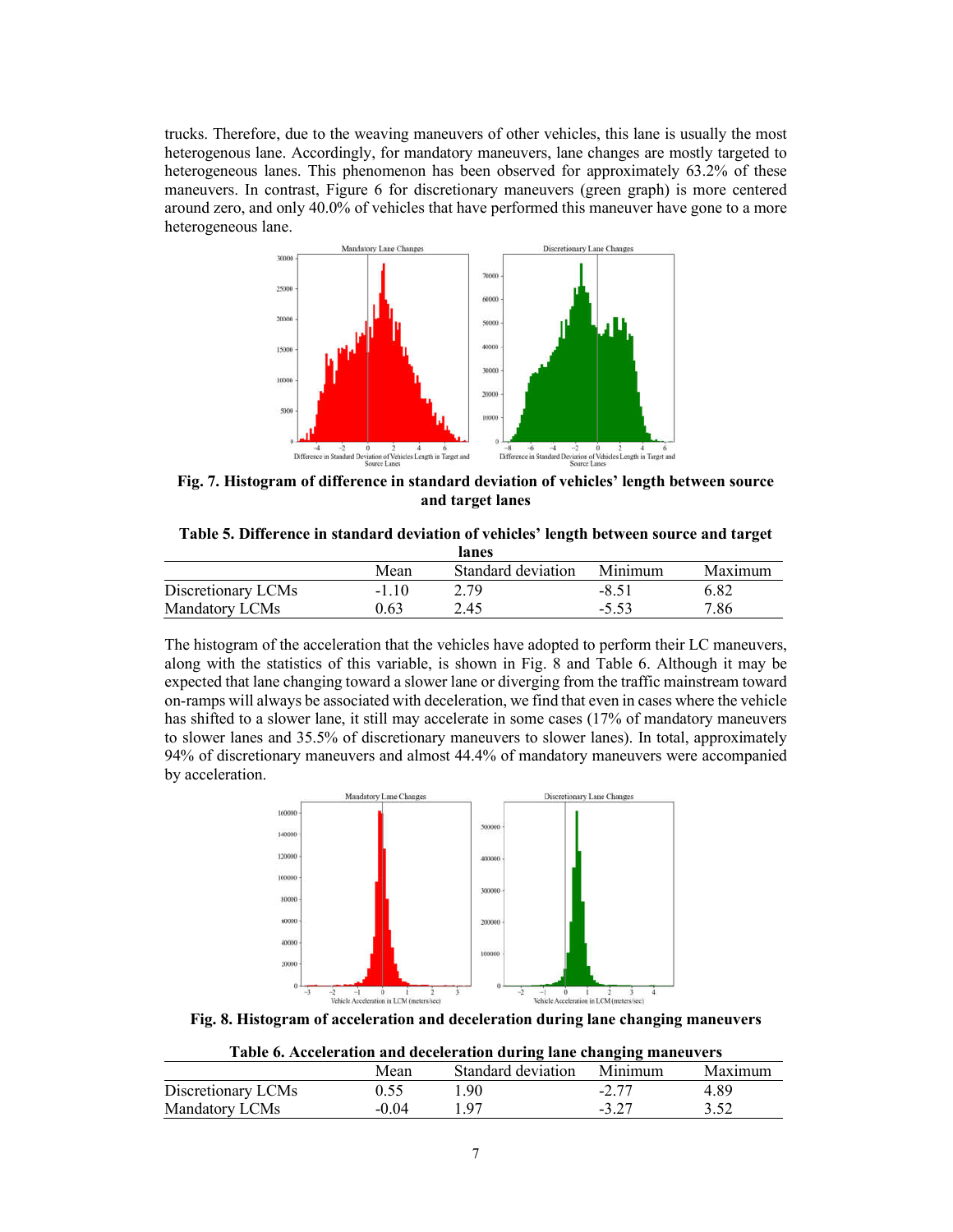## **4. CONCLUSION AND REMARKS**

This paper deals with the empirical study of lane change maneuvers in a weaving area with an approximate length of 3.1 km in a motorway network. In the study of 7033 trajectories, a total of 34,368 LC maneuvers were detected, which is equivalent to 1.58 LCM/veh/km. Due to the high volume and density of traffic flow in most segments of the study weaving area and the presence of two on-ramps and two off-ramps, we can expect what effect this number of LC maneuvers will have on reducing the capacity and traffic quality. We also showed that differences in the traffic characteristics of the source and target lanes could motivate drivers to perform LC maneuvers. However, while discretionary maneuvers are usually associated with easier driving conditions (increase in speed, decrease in flow volume and/or density, etc.), in most cases, the mandatory maneuvers have been towards slower lanes or with higher flow volume and/or density. Finally, we have shown that majority of the discretionary maneuvers and about 44% of the mandatory ones that performed intending to merge and diverge and usually towards slower lanes are associated with acceleration.

## **5. REFERENCES**

Ahmed, Ishtiak, Dezhong Xu, Nagui Rouphail, and Alan Karr. 2019. "Lane change rates at freeway weaving sites: Trends in HCM6 and from NGSIM trajectories." *Transportation Research Record* 2673 (5):627-36.

Ali, Yasir, Zuduo Zheng, and Md Mazharul Haque. 2018. "Connectivity's impact on mandatory lane-changing behaviour: Evidences from a driving simulator study." *Transportation research part C: emerging technologies* 93:292-309.

Arman, Mohammad Ali, and Chris MJ Tampère. 2021. "Lane-level trajectory reconstruction based on a heuristic data-fusion technique." *KU Leuven Working Papers in Industrial Management/Traffic and Infrastructure (CIB)*.

Bham, Ghulam H. 2006. "Intensity of lane changing at a freeway ramp weave section." In *Applications of Advanced Technology in Transportation*, 171-6.

Goswami, Vivek, and Ghulam H Bham. 2006. "A study of lane change frequency on a multilane freeway." In *Applications of Advanced Technology in Transportation*, 792-7.

Guo, Mingmin, Zheng Wu, and Huibing Zhu. 2018. "Empirical study of lane-changing behavior on three Chinese freeways." *PloS one* 13 (1):e0191466.

Gurupackiam, Saravanan, and Steven Lee Jones Jr. 2012. "Empirical Study Of Accepted Gap And Lane Change Duration Within Arterial Traffic Under Recurrent And Non-recurrent Congestion." *International Journal for Traffic & Transport Engineering* 2 (4).

He, Haitao, and Monica Menendez. 2016. "Distribution and Impacts of Lane Changes at a Freeway Weaving Section: an Empirical Study." In.

Knoop, Victor L, SP Hoogendoorn, Y Shiomi, and Ch Buisson. 2012. "Quantifying the number of lane changes in traffic: Empirical analysis." *Transportation Research Record* 2278 (1):31-41. Lee, Jinwoo, Minju Park, and Hwasoo Yeo. 2013. "Empirical Analysis of Discretionary Lane Changes Using Probabilistic Models." In.

Olsen, Erik CB, Suzanne E Lee, Walter W Wierwille, and Michael J Goodman. 2002. Analysis of distribution, frequency, and duration of naturalistic lane changes. Paper presented at the Proceedings of the Human Factors and Ergonomics Society Annual Meeting.

Xie, Han, Yangsheng Jiang, and Luxi Zhang. 2011. "Empirical study on relationship among the lane-changing, speed and traffic flow." *Systems Engineering Procedia* 2:287-94.

Yang, Liu, Xiaomeng Li, Wei Guan, H Michael Zhang, and Lingling Fan. 2018. "Effect of traffic density on drivers' lane change and overtaking maneuvers in freeway situation—A driving simulator–based study." *Traffic injury prevention* 19 (6):594-600.

Yuan, Jinghui, Mohamed Abdel-Aty, Qing Cai, and Jaeyoung Lee. 2019. "Investigating drivers' mandatory lane change behavior on the weaving section of freeway with managed lanes: A driving simulator study." *Transportation research part F: traffic psychology and behaviour*